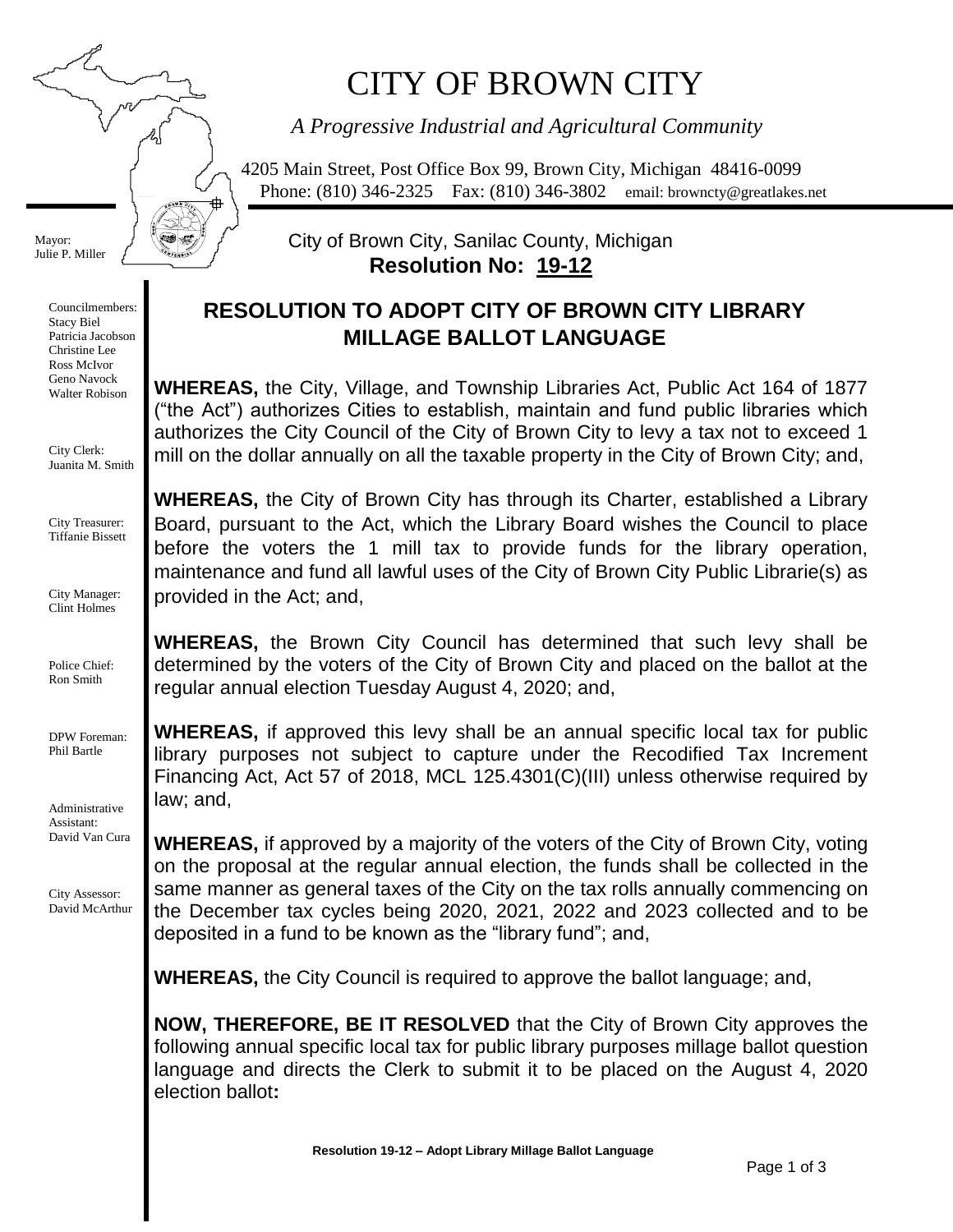### **Operating Millage**

Is Brown City authorized to levy against taxable real property not to exceed 1 mill (\$1 dollar on each \$1,000 of taxable value) commencing December 2020 and following on the December 2021, 2022, and 2023 taxes for the purpose of funding the City of Brown City Public Library?

If this millage is approved, the estimated revenue collected in the first year would be approximately \$21,000.00.

The funds are exempt from capture by other local units of governments to the extent allowed by law.

#### **Should this proposal be adopted?**

## **[ ] YES [ ] NO**

The foregoing Resolution was offered on November 25, 2019, by Councilmember Christine Lee, and seconded by Councilmember Ross McIvor. There followed a Roll Call Vote with five (5) Councilmembers present:

CM Biel-yes, CM Jacobson- yes, CM Lee-yes, CM McIvor-yes, CM Navock-yes, CM Robison-absent.

Yeas: 5 Abstaining: 0 Yeas:  $-5$ 

Nays: 0 Absent: 1 1

A QUORUM BEING PRESENT – MOTION DECLARED CARRIED.

\_\_\_\_\_\_\_\_\_\_\_\_\_\_\_\_\_\_\_\_\_\_\_\_\_\_\_\_\_\_\_\_\_\_\_\_\_\_\_\_\_\_\_

I, Juanita M. Smith, City Clerk of the City of Brown City, hereby certify that the foregoing is a true and complete copy of a resolution adopted by the City Council of the government of the City of Brown City, County of Sanilac, State of Michigan at a regular meeting held on November 25, 2019, and that said meeting was conducted and public notice of said meeting was given pursuant to and in full compliance with the Open Meetings Act, being Act 267, Public Acts of Michigan, 1976, and that the minutes of said meeting were kept and will be or have been made available as required by said Act.

> Juanita M. Smith City Clerk City of Brown City Sanilac County, Michigan